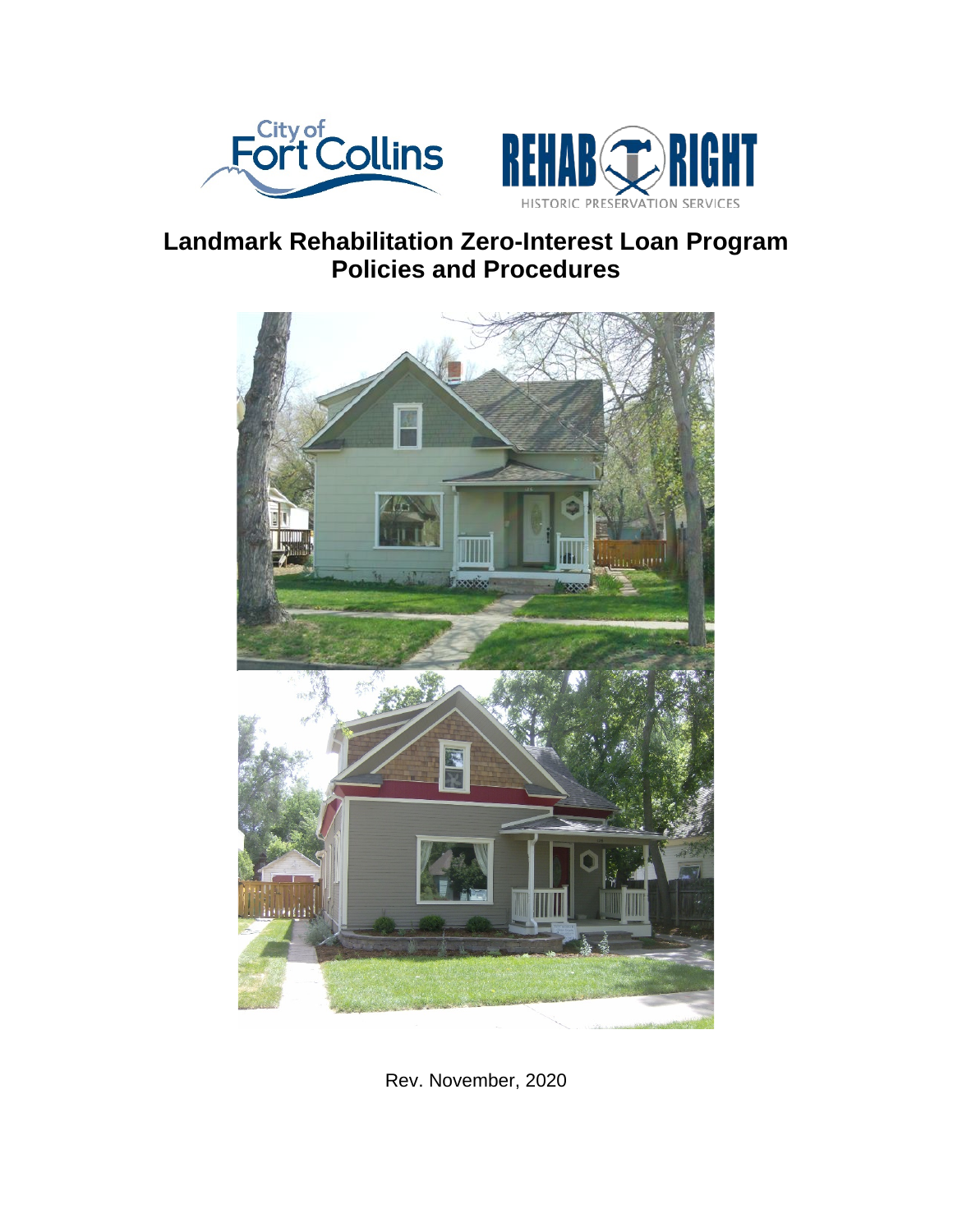Cover Photo: Before (top) and after (bottom) photos of 126 S. Whitcomb, showing rehabilitation and restoration partially funded by the Landmark Loan Program

# <span id="page-1-0"></span>**TABLE OF CONTENTS**

| 2.3              |                                                                                                                                                                                                                                |  |  |  |
|------------------|--------------------------------------------------------------------------------------------------------------------------------------------------------------------------------------------------------------------------------|--|--|--|
|                  |                                                                                                                                                                                                                                |  |  |  |
| 2.5              |                                                                                                                                                                                                                                |  |  |  |
| 2.6              |                                                                                                                                                                                                                                |  |  |  |
|                  |                                                                                                                                                                                                                                |  |  |  |
|                  |                                                                                                                                                                                                                                |  |  |  |
|                  |                                                                                                                                                                                                                                |  |  |  |
|                  |                                                                                                                                                                                                                                |  |  |  |
|                  |                                                                                                                                                                                                                                |  |  |  |
|                  |                                                                                                                                                                                                                                |  |  |  |
|                  |                                                                                                                                                                                                                                |  |  |  |
| 3.5              |                                                                                                                                                                                                                                |  |  |  |
| 3.6              |                                                                                                                                                                                                                                |  |  |  |
| 3.7              |                                                                                                                                                                                                                                |  |  |  |
| 3.8 <sub>1</sub> |                                                                                                                                                                                                                                |  |  |  |
|                  |                                                                                                                                                                                                                                |  |  |  |
|                  |                                                                                                                                                                                                                                |  |  |  |
|                  |                                                                                                                                                                                                                                |  |  |  |
| 4.1              |                                                                                                                                                                                                                                |  |  |  |
|                  |                                                                                                                                                                                                                                |  |  |  |
|                  |                                                                                                                                                                                                                                |  |  |  |
|                  | 4.4 Interest Rate manufactured and the contract of the contract of the contract of the contract of the contract of the contract of the contract of the contract of the contract of the contract of the contract of the contrac |  |  |  |
| 4.5              |                                                                                                                                                                                                                                |  |  |  |
| 4.6              |                                                                                                                                                                                                                                |  |  |  |
|                  | 4.7 Subordination                                                                                                                                                                                                              |  |  |  |
|                  |                                                                                                                                                                                                                                |  |  |  |
|                  |                                                                                                                                                                                                                                |  |  |  |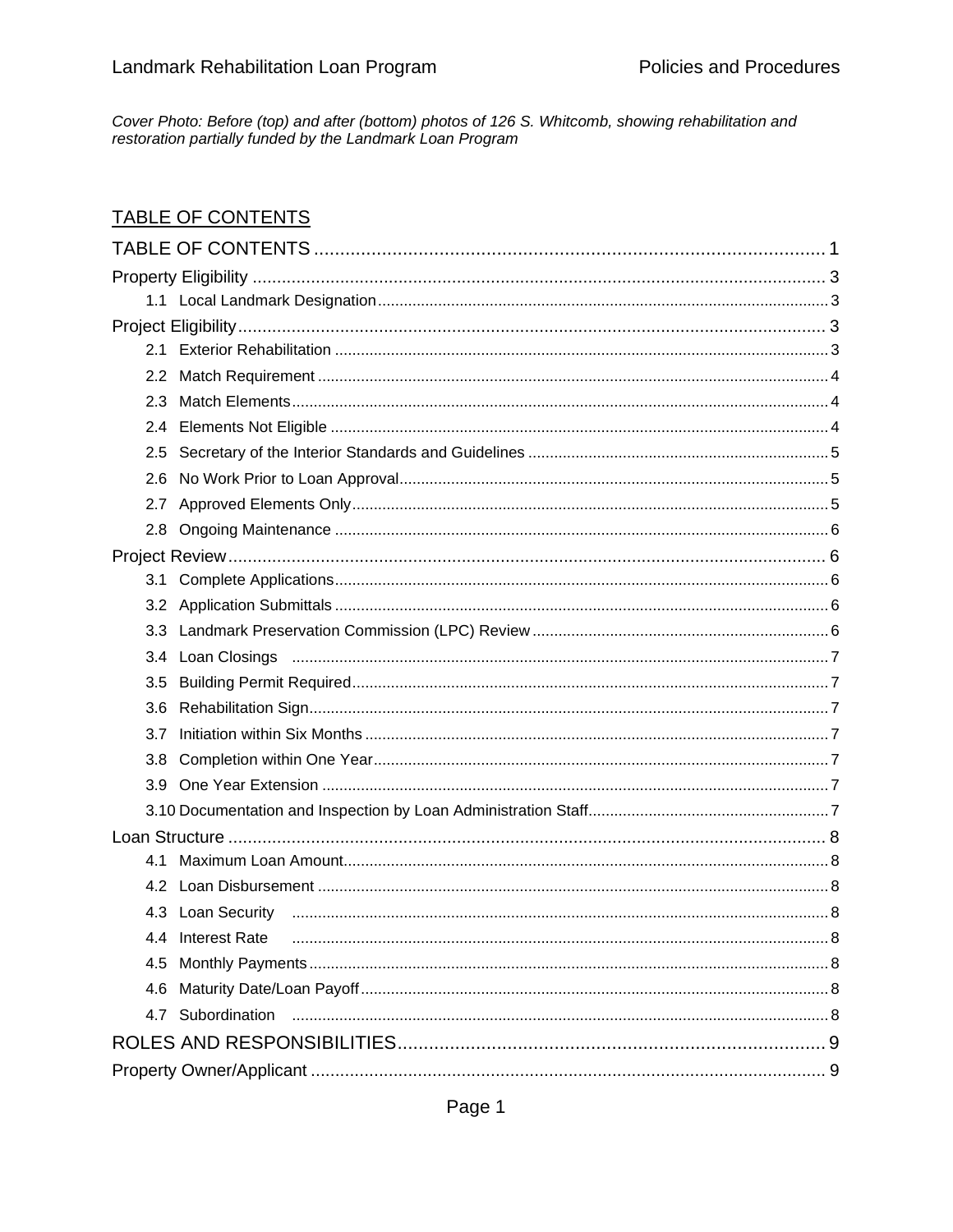| Appendix B: City Code - Article V. Landmark Rehabilitation Loan Program 14                        |  |
|---------------------------------------------------------------------------------------------------|--|
| Appendix C: The Secretary of the Interior's Standards for the Treatment of Historic Properties 16 |  |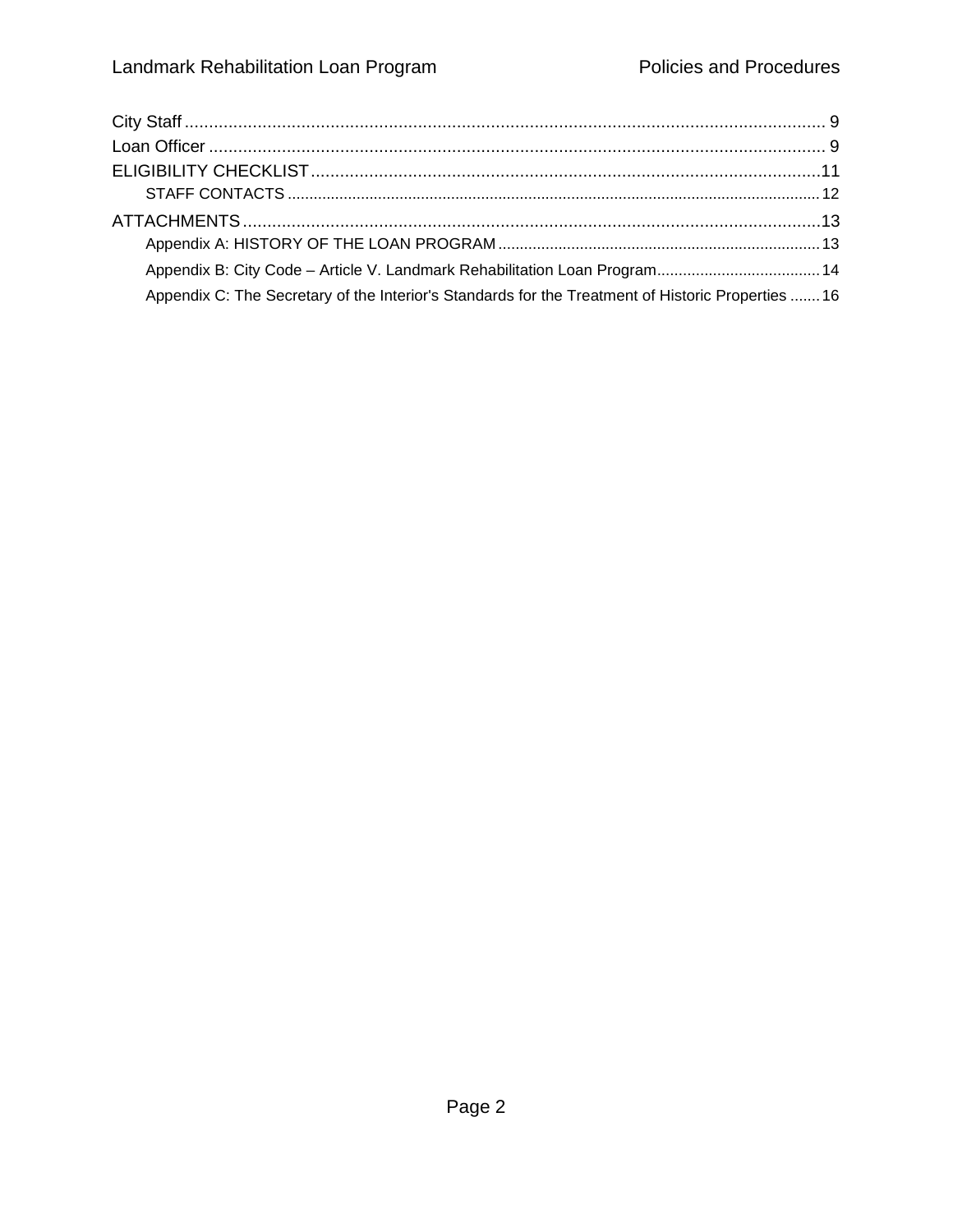# <span id="page-3-0"></span>**Property Eligibility**

# <span id="page-3-1"></span>1.1 Local Landmark Designation

The subject structure must have local landmark designation or be a contributing structure in a local Fort Collins landmark district. Properties in the process of becoming landmarks may also apply; however, the Landmark designation must be finalized prior to the allocation of any funds. State or National Register historic properties are not eligible unless they are also locally designated landmarks.

# <span id="page-3-2"></span>**Project Eligibility**

# <span id="page-3-3"></span>2.1 Exterior Rehabilitation

Loan funds may be spent only for exterior rehabilitation of the structure. Exterior rehabilitation may include the following elements:

| <b>Work Element</b>                           | Type of Work                                                                                                                                                                                                                                                                                                               |
|-----------------------------------------------|----------------------------------------------------------------------------------------------------------------------------------------------------------------------------------------------------------------------------------------------------------------------------------------------------------------------------|
| trim, including cornices,<br>soffits, fascias | Rehabilitation with historic materials.                                                                                                                                                                                                                                                                                    |
| doors                                         | Restoration of historic doors, or replacement of non-historic doors<br>with more appropriate replacements. Materials and hardware must<br>attempt to replicate the original as much as possible.                                                                                                                           |
| porches                                       | Restoration, or reconstruction if materials and design are consistent<br>with the historic character as documented through research,<br>photographs, and comparable buildings.                                                                                                                                             |
| foundations                                   | Repointing, stabilization, etc.                                                                                                                                                                                                                                                                                            |
| gutters                                       | Installation or replacement. Half-round gutters are required if this style<br>was typical of the historic building.                                                                                                                                                                                                        |
| chimneys                                      | Typically, chimney tuck pointing. A liner may be included; however,<br>work on interior of structure will not be funded.                                                                                                                                                                                                   |
| roofs                                         | Repair, in-kind replacement, or restoration of original roofs with<br>approved historic materials. Work may include tear off of existing roof,<br>new decking, gypsum underlayment for wood roofs if required to meet<br>fire code, flashing, and other structural and non-structural elements<br>related to the new roof. |
| siding                                        | Masonry work, wood siding repair, stucco repair, and other siding<br>restoration/replacement with historic materials. Any cleaning must be                                                                                                                                                                                 |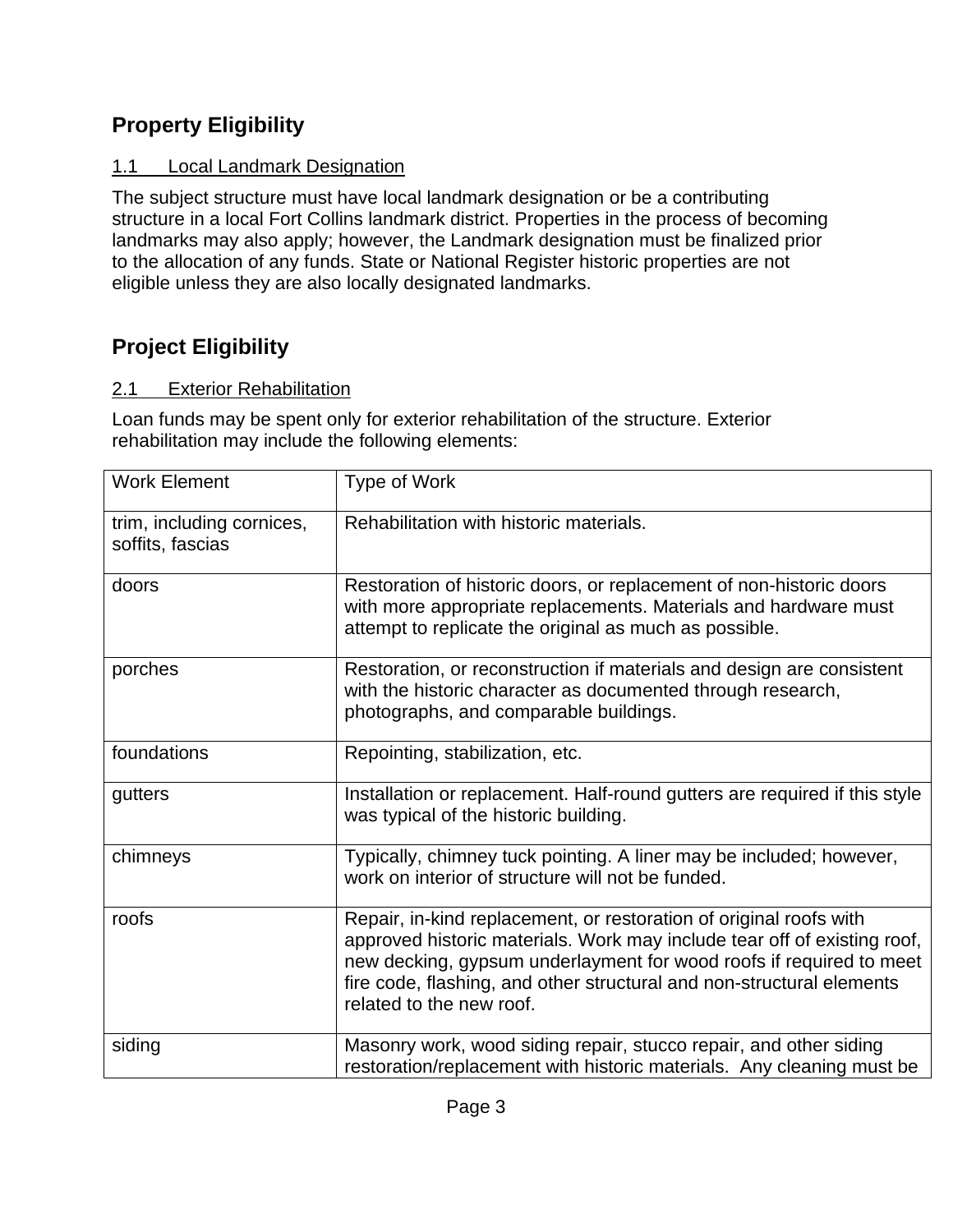|                                      | done with sensitive methods.                                                                                                                                                                                                                                                                                                                                                                               |
|--------------------------------------|------------------------------------------------------------------------------------------------------------------------------------------------------------------------------------------------------------------------------------------------------------------------------------------------------------------------------------------------------------------------------------------------------------|
| steps and stairways                  | Rehabilitation or reconstruction (if consistent with historic character or<br>documentation)                                                                                                                                                                                                                                                                                                               |
| windows (including storm<br>windows) | Repair of existing windows and energy-performance improvements<br>that meet the Secretary of the Interior's Standards. Work may include<br>new or replacement screens and storm windows that are compatible<br>with the design and materials of the historic windows. May also fund<br>replacement windows where historic units are missing or too<br>deteriorated to repair and replacements are in-kind. |
| storefronts                          | Rehabilitation to historic character as documented through research.                                                                                                                                                                                                                                                                                                                                       |
| non-historic elements                | Work may include demolition of non-historic elements leading to<br>rehabilitation work.                                                                                                                                                                                                                                                                                                                    |
| all elements - painting              | Preparation and painting of exterior elements is an allowable<br>expenditure; however, painting is considered a maintenance item and<br>will be approved only if part of a larger project (i.e., painting alone will<br>not be funded).                                                                                                                                                                    |
| other exterior elements              | Approved by City staff and/or the Landmark Preservation<br>Commission.                                                                                                                                                                                                                                                                                                                                     |

### <span id="page-4-0"></span>2.2 Match Requirement

Loan recipients agree to provide matching funds in an amount equal to or greater than the amount of the loan received.

#### <span id="page-4-1"></span>2.3 Match Elements

Matching funds may be comprised of owner-provided funds for any project elements that are eligible for Landmark Rehab Loan Funding (see table above in 2.1).

#### <span id="page-4-2"></span>2.4 Elements Not Eligible

Neither loan monies nor matching funds may be spent for the following:

- Installation of, or rehabilitation of, signage, interior rehabilitation, or decorations
- Building additions and other new construction on the property, except where required by building and safety code.
- The addition of architectural or decorative elements which were not part of the historic building.
- Roof replacement with a non-original roof material (documentation of original roof material may be necessary).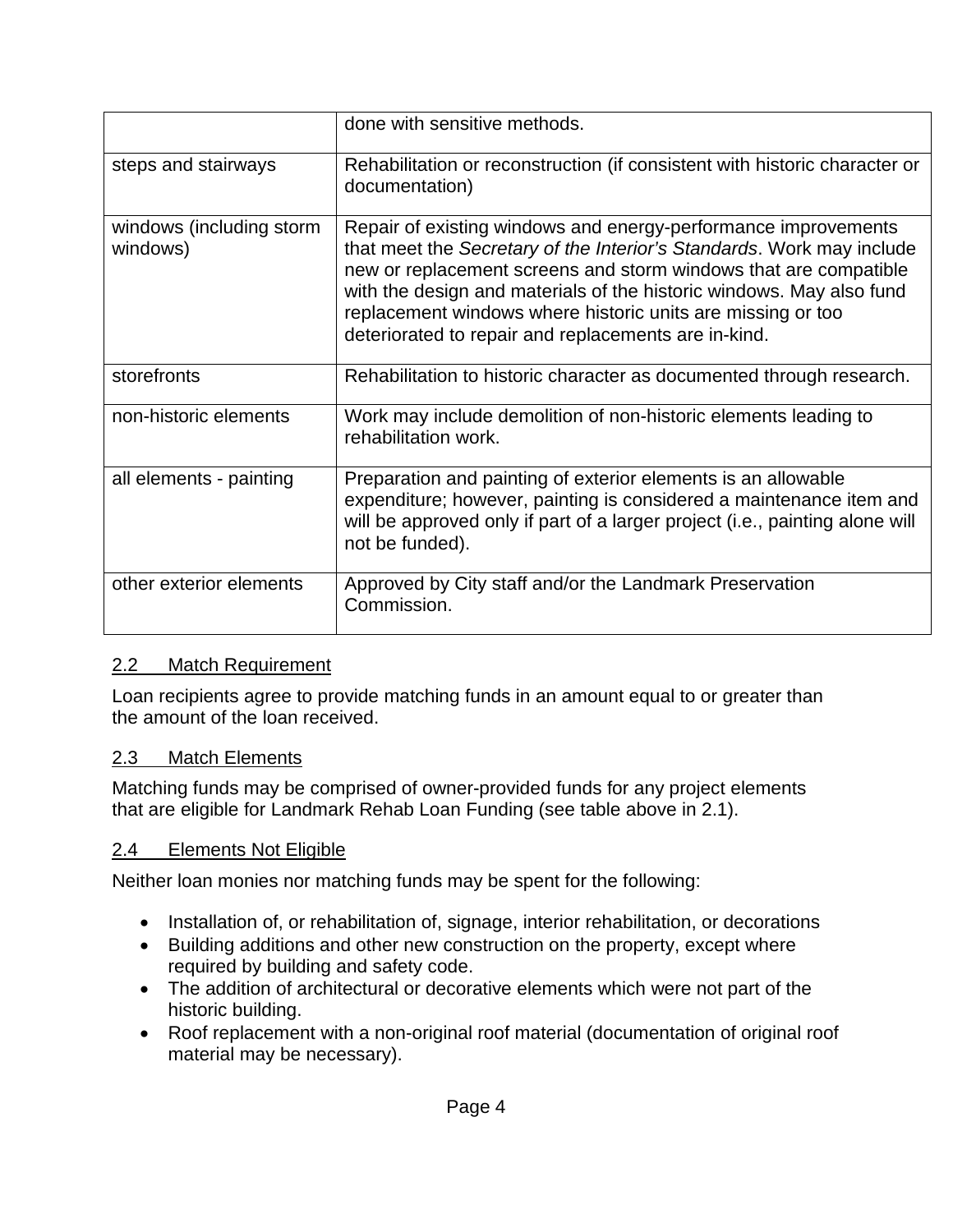- Routine or periodic maintenance (such as cleaning, routine painting, minor repairs, general periodic upkeep, redecorating or any purely cosmetic change that is not a necessary component of an overall rehabilitation project, or that does not enhance the property's character). *Note: Specialized cleaning, such as approved methods of cleaning masonry, can be funded.*
- Soft costs and permit fees appraisals, architectural, engineering, and interior design fees, legal, accounting and realtor fees, loan fees, sales and marketing, closing, building permit, use and inspection fees, bids, insurance, project signs and phones, temporary power, bid bonds, copying, and rent loss during construction. *Note: the City's Design Assistance Program may be able to assist with some of these costs.*
- Acquisition costs.
- Landscaping and site work Excavation, grading, paving, landscaping or site work such as improvements to paths or fences unless the landscaping or site feature is part of the landmark designation, or the site work is necessary to correct harmful drainage problems.
- Repairs to non-historic building components or structures on the property, including approved additions made to a historic property after the property was officially designated.
- Reimbursement for labor provided by owner/self.
- Interior improvements and repairs such as drywall, non-load bearing interior walls, etc.
- Signs, unless designated as historic landmarks or character-defining features of a landmark.
- Non-historic skylights and solar tubes (unless they require repair to stop leaking or are being removed)
- Solar equipment.
- Security features.
- Construction work begun prior to loan funding approval.

### <span id="page-5-0"></span>2.5 Secretary of the Interior Standards and Guidelines

All work must comply with the standards and/or guidelines of the City as adopted, including the *[U.S. Secretary of the Interior's Standards & Guidelines for the Treatment](https://www.nps.gov/tps/standards.htm)  [of Historic Properties.](https://www.nps.gov/tps/standards.htm)*

### <span id="page-5-1"></span>2.6 No Work Prior to Loan Approval

Loan funding may not be used for work initiated or completed prior to the loan award.

# <span id="page-5-2"></span>2.7 Approved Elements Only

Funds received as a result of this application will be expended solely on described projects, and must be completed within established timelines.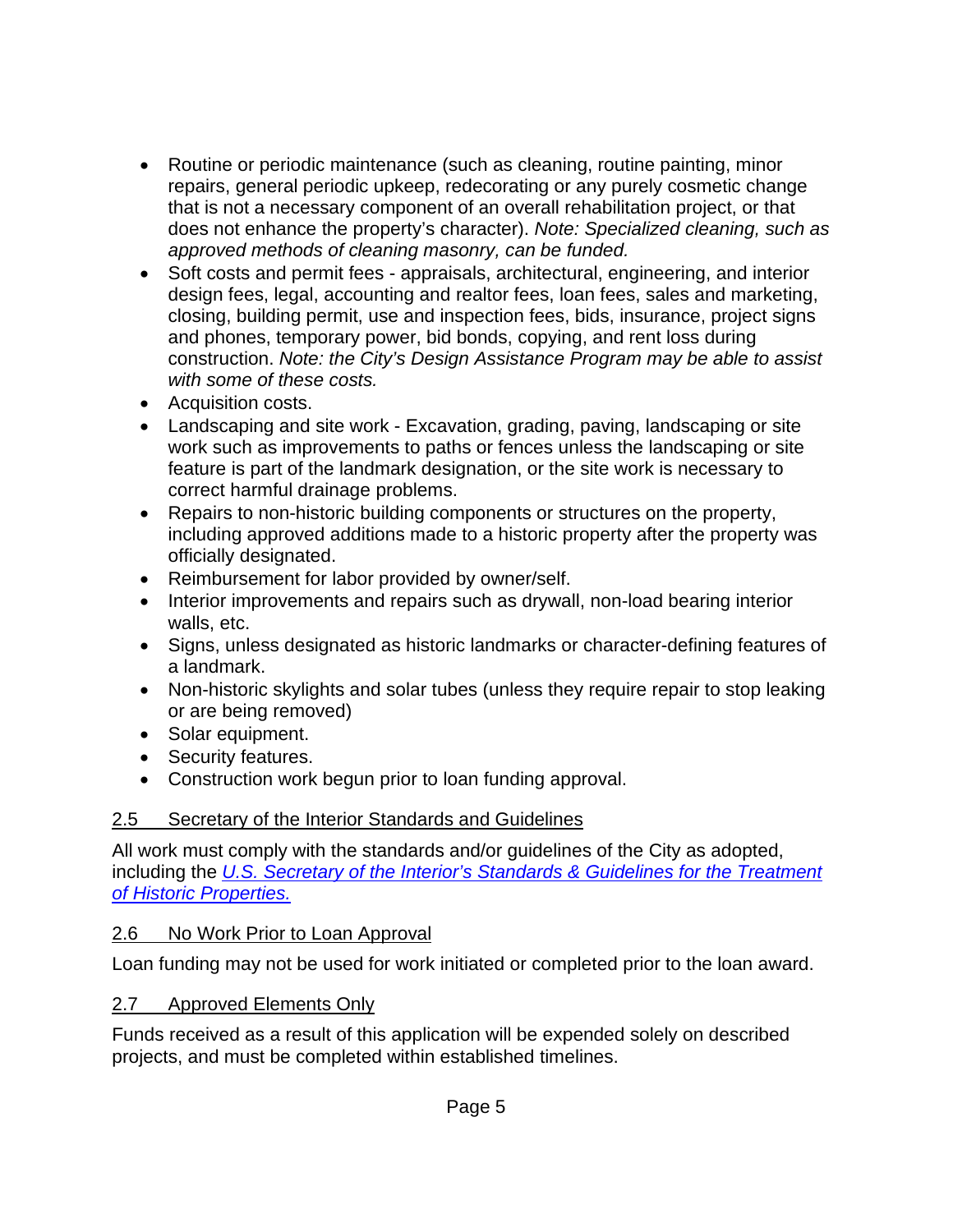## <span id="page-6-0"></span>2.8 Ongoing Maintenance

The owner agrees to maintain the property consistent with Municipal Code [Chapter 14-](https://library.municode.com/co/fort_collins/codes/municipal_code?nodeId=CH14LAPR_ARTIINGE_S14-7MIMAREDERE) [7.](https://library.municode.com/co/fort_collins/codes/municipal_code?nodeId=CH14LAPR_ARTIINGE_S14-7MIMAREDERE) A record of neglect on the part of the property owner applying for a loan may be a factor in future loan reviews.

# <span id="page-6-1"></span>**Project Review**

# <span id="page-6-2"></span>3.1 Complete Applications

Applications must be complete and accurate at the time of submittal or risk disqualification. All project contact information, property information, description of work elements, cost estimates, photographs of each element, and work bids must be included in the application. City staff reserves the right to work with the owner to refine applications to better suit the loan program, to request additional information, and to reject incomplete applications if additional details are not provided in a timely fashion.

## <span id="page-6-3"></span>3.2 Application Submittals

**All applicants must contact staff [\(preservation@fcgov.com](mailto:preservation@fcgov.com) or 970-416-4250) prior to turning in an application to discuss the potential application and any related requirements.** Applications may be submitted at any time to be considered for the next round of loan allocations. Deadlines for specific loan years will be announced in the fall/early winter preceding the loan application due dates.

All applications must successfully clear the landmark design review process outlined in Municipal Code Chapter 14, Article IV. Before proceeding to design review, staff may require the use of the City's Design Assistance Program, which provides up to \$2,000 for the development of plans that meet the City's adopted standards for rehabilitation of historic properties.

If, and only if, requests for funding exceed the annual loan program budget, the applications will be scored and ranked by degree of urgency, quality of the proposed work, and the amount of matching funds provided by the applicant, following the Landmark Preservation Commission's design review approval process for all of the proposed projects.

If the sum total of qualified requests for funding that are received before the annual deadline do not exceed the annual loan program budget, loans will be awarded to all qualified applicants that receive a Certificate of Appropriateness for the proposed work and otherwise meet the requirements of the loan program.

### <span id="page-6-4"></span>3.3 Design Review

Staff or the Landmark Preservation Commission (for larger projects) will conduct design review for all loan-related projects. As with all proposed work to designated local landmarks, the design review process may result in approval, approval with conditions, or denial of the proposed project based on its compliance with the rehabilitation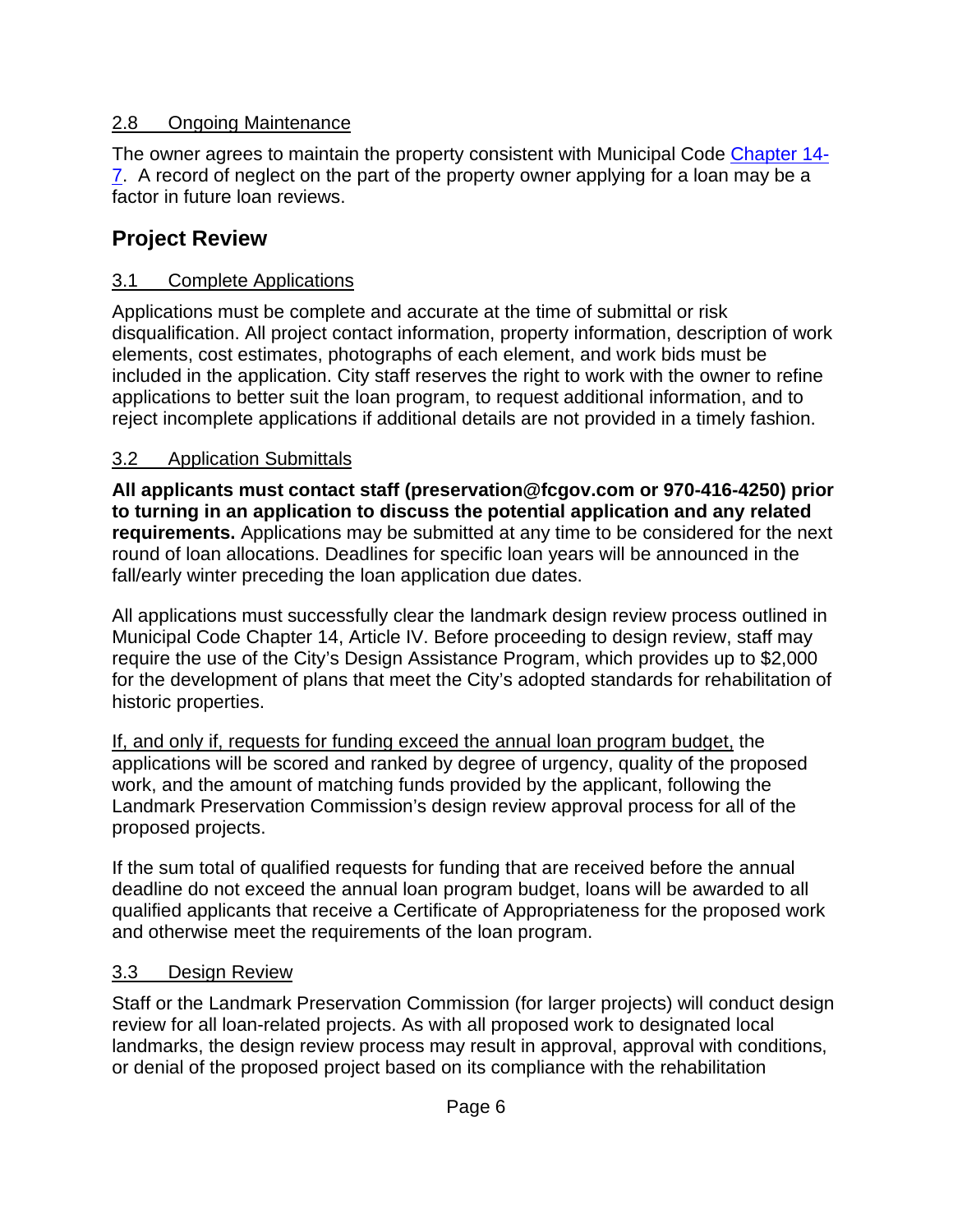standards for landmark properties. If the project is approved with conditions, the project application may need to be modified to reflect the necessary changes. If the project I is denied, then the project may be resubmitted if changes are made to the applications. Applications resubmitted in a timely fashion may still qualify for a loan, if funding allows.

Once approved for a loan, recipients must notify staff immediately if any project details change, including the contractor. All changes are subject to staff approval and, if extensive, may require another round of design review to maintain the loan offer.

### <span id="page-7-0"></span>3.4 Loan Closings

The decision on loan approval and closing will be made by a qualified Loan Originator in accordance with Federal and State law. The City has contracted with Impact Development Fund to perform loan origination and loan servicing tasks.

## <span id="page-7-1"></span>3.5 Building Permit Required

Loan recipients must receive the appropriate building permits before construction work is started. Approval of loans and issuance of a Certificate of Appropriateness does not constitute permission for a project to begin work.

### <span id="page-7-2"></span>3.6 Rehabilitation Sign

Loan recipients agree to place a sign, provided by the City, on the property stating that the rehabilitation of the property was funded in part by the City's Landmark Rehabilitation Loan Program for the duration of the rehabilitation work. Historic Preservation Services will provide the sign.

### <span id="page-7-3"></span>3.7 Initiation within Six Months

Applicants must begin work within six months of notification of award. Staff reserves the right to rescind loan awards for projects that do not begin within six months and have not received approval for an extension (see section 3.9), in order to make the funding available to another applicant.

### <span id="page-7-4"></span>3.8 Completion within One Year

Projects must be completed within one year, except as provided in section 3.9.

# <span id="page-7-5"></span>3.9 One Year Extension

Applicants may apply to preservation staff to extend the project completion deadline for up to one year upon showing good cause as to why the project cannot be completed within one year of the loan approval date.

# <span id="page-7-6"></span>3.10 Documentation and Inspection by Loan Administration Staff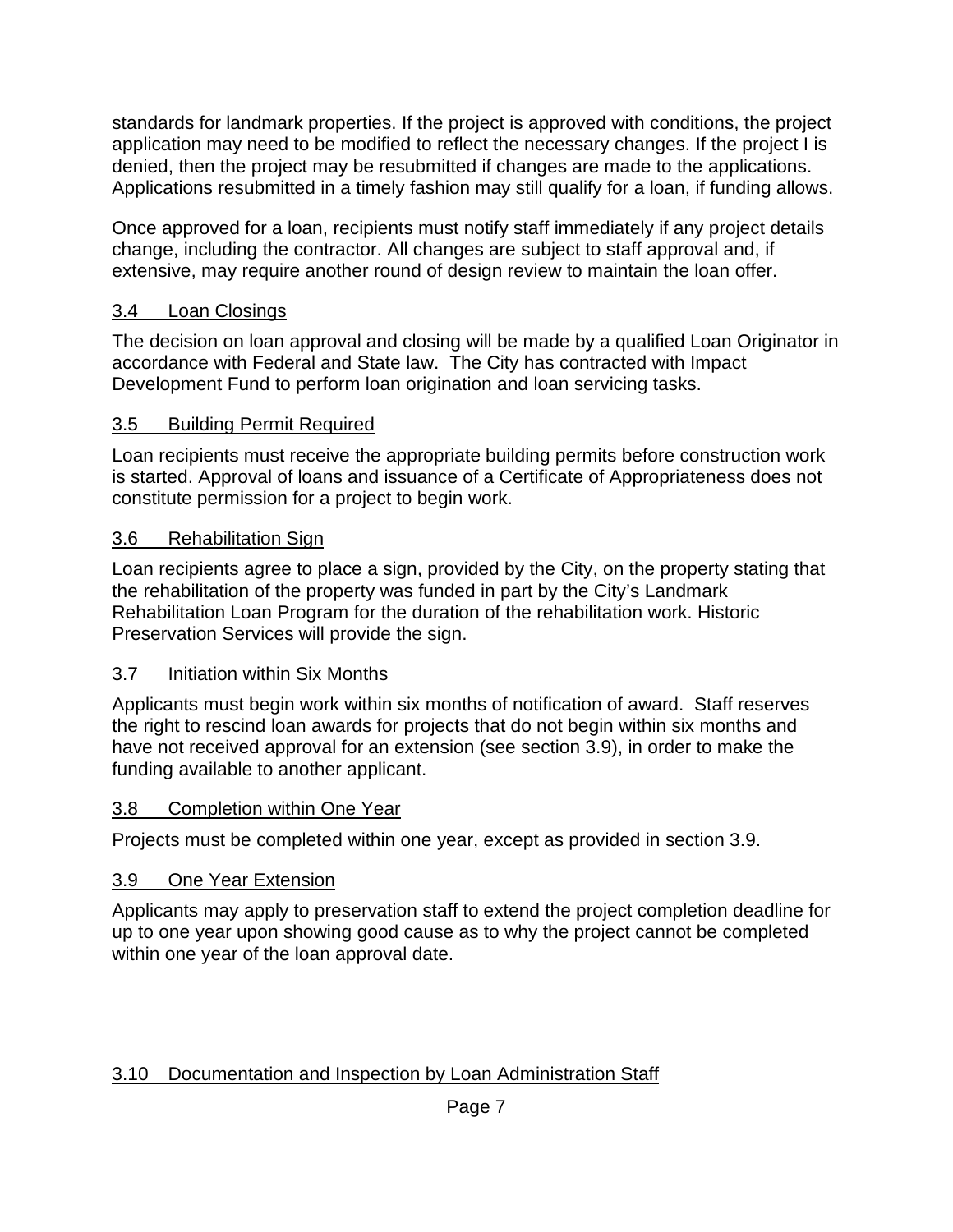Upon completion of work and prior to loan closing, applicants must present finalized invoices from contractors and a full set of photos of completed work to Historic Preservation staff. Completed loan projects are also required to be inspected by City loan administration staff (in addition to any required inspections by City building officials) to verify completion, quality of the work, that the work was completed as approved by the LPC, and that the work is consistent with the *Secretary of the Interior's Standards*.

# <span id="page-8-0"></span>**Loan Structure**

# <span id="page-8-1"></span>4.1 Maximum Loan Amount

The annual loan maximum is \$7,500 per property. The City Council may authorize a larger loan by ordinance or resolution in special circumstances.

## <span id="page-8-2"></span>4.2 Loan Disbursement

Loan recipients will receive disbursement of loan funds after all work has been completed and approved, receipts documenting the costs of the work have been submitted to the City, and physical inspection has been completed by the City.

## <span id="page-8-3"></span>4.3 Loan Security

Loans are secured with a Deed of Trust (also referred to as a lien). The Deed must be signed and notarized and filed with the Larimer County Clerk and Recorder.

### <span id="page-8-4"></span>4.4 Interest Rate

No interest rate is charged on loans associated with this program.

# <span id="page-8-5"></span>4.5 Monthly Payments

No monthly payments are required on loans.

### <span id="page-8-6"></span>4.6 Maturity Date/Loan Payoff

All loans on a property are due upon sale or transfer of property or upon refinancing if the property owner receives cash or equity. Transfer can occur within a family unit without incurring repayment. If owners wish to pay off existing zero-interest loan(s) prior to sale or transfer of the property, they may do so in a single, lump sum payment.

# <span id="page-8-7"></span>4.7 Subordination

Upon request, the City may agree to subordinate loans as a result of refinancing.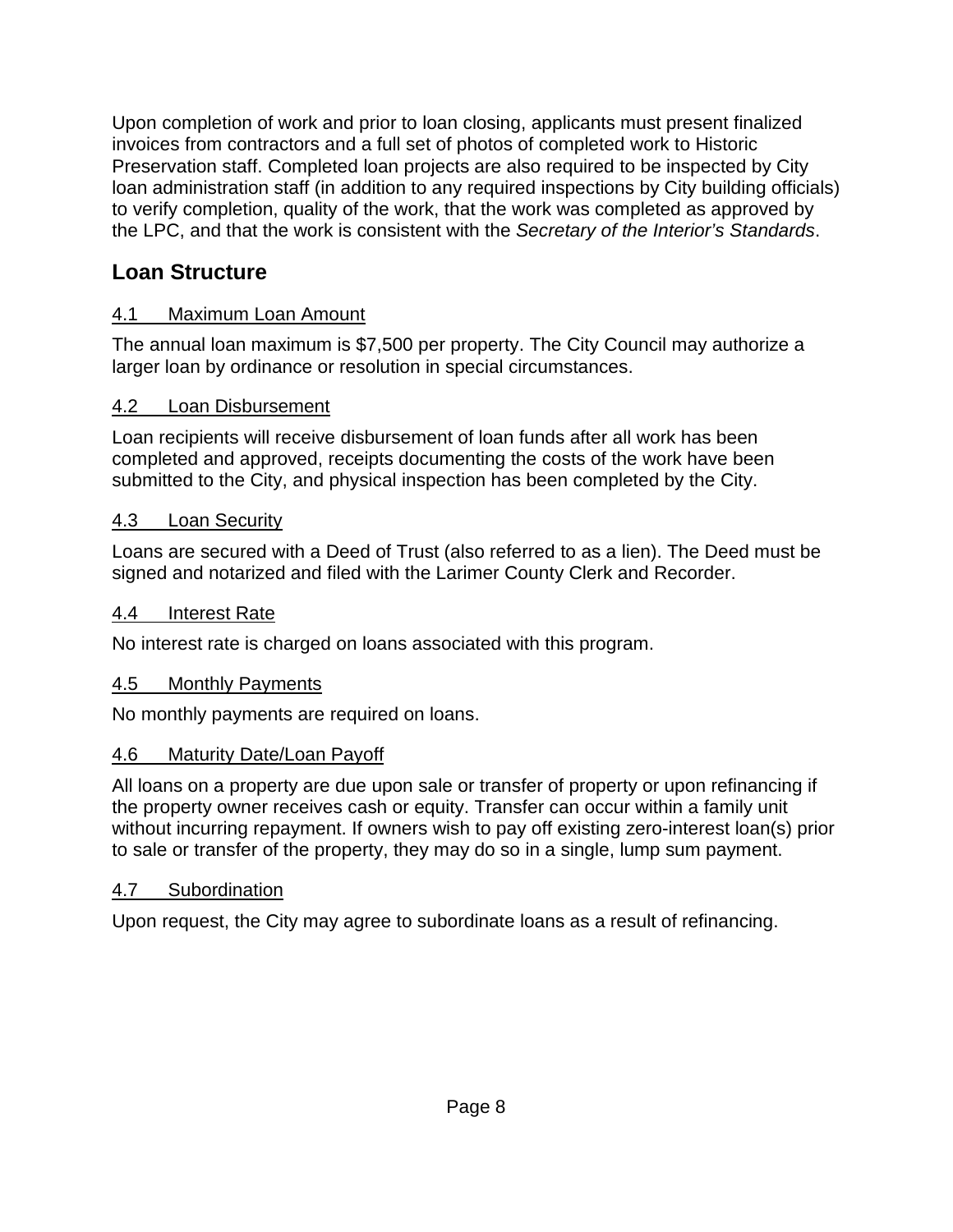# **ROLES AND RESPONSIBILITIES**

# <span id="page-9-1"></span><span id="page-9-0"></span>**Property Owner/Applicant**

- 1. Determine project need and obtain detailed project bids from qualified contractors.
- 2. Identify project matching funds you are required to provide.
- 3. Contact City staff before the loan application deadline at 970-416-4250 to review potential project and obtain information about the upcoming review process.
- 4. If staff believes your project would benefit from the Design Assistance Program (DAP), complete the DAP application and consultation process before finalizing the loan application.
- 5. Prepare loan application and submit to City by the application deadline.
- 6. Provide additional information and revise application as requested by City staff.
- 7. Attend and answer questions from the Landmark Preservation Commission at a hearing on project design review.
- 8. If project is funded, make any required changes to the application and resubmit for final loan approval.
- 9. Obtain building permit.
- 10. Authorize contractor to begin the work.
- 11. After completion of all project elements, submit final invoices to City staff and request an inspection.
- 12. Attend loan closing meeting at partner agency, Impact Development Fund, and sign and notarization of Deed of Trust.
- 13. Receive loan disbursement.

# <span id="page-9-2"></span>**City Staff**

- 1. Identify available funds for upcoming year.
- 2. Prepare announcements for loan availability.
- 3. Consult with applicants on navigating the Design Assistance Program.
- 4. Receive loan applications and review for completeness.
- 5. Contact loan applicants to confirm receipt of applications.
- 6. Schedule Landmark Preservation Commission design review hearing.
- 7. Prepare and present design review and loan applications to Landmark Preservation Commission.
- 8. Provide applications and information on project eligibility and not-to-exceed funding amounts to Impact Development Fund loan officer.
- 9. Inspect property at project completion and review project invoices.
- 10.Submit verification of project completion to loan officer.
- 11.Upon notification from loan officer of document completion, authorize payment to property owner.
- 12.Receive loan payments in full upon sale of property and deposit in loan revenue account.

# <span id="page-9-3"></span>**Loan Officer**

- 1. Receive applications from City staff.
- 2. Review application information and request any additional information from City staff.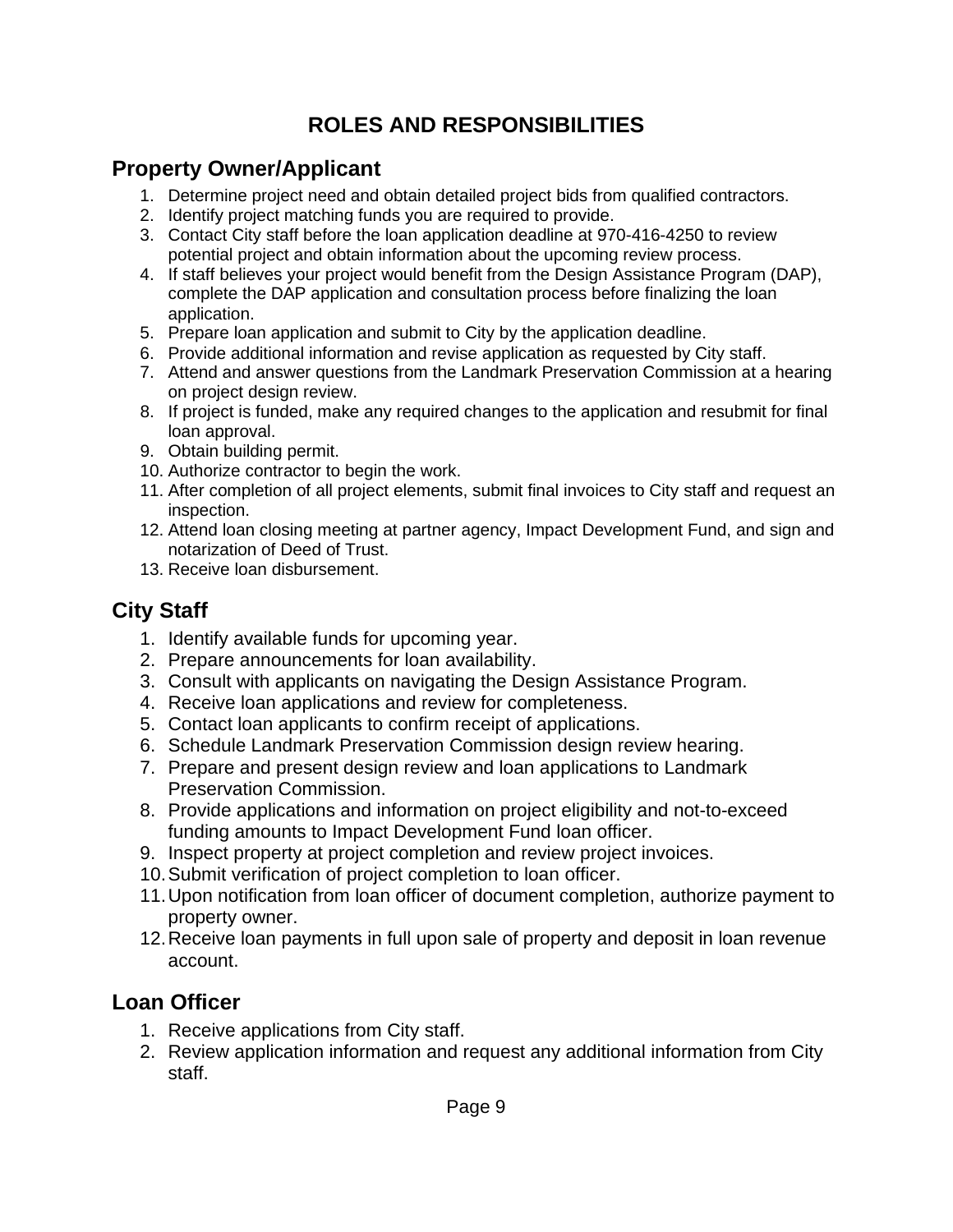- 3. Approve loan application and award loan amounts conditioned upon project meeting requirements of the loan program.
- 4. Provide a notice to proceed to applicants.
- 5. Prepare Deed of Trust and any other appropriate legal paperwork.
- 6. Collect applicant signatures.
- 7. Hold all legal documents and provide copies to City staff.
- 8. Submit bill(s) for service.
- 9. Submit Deed of Trust to County Clerk for recordation.
- 10.Process requests for subordination and loan payoff and complete all documentation and recordation.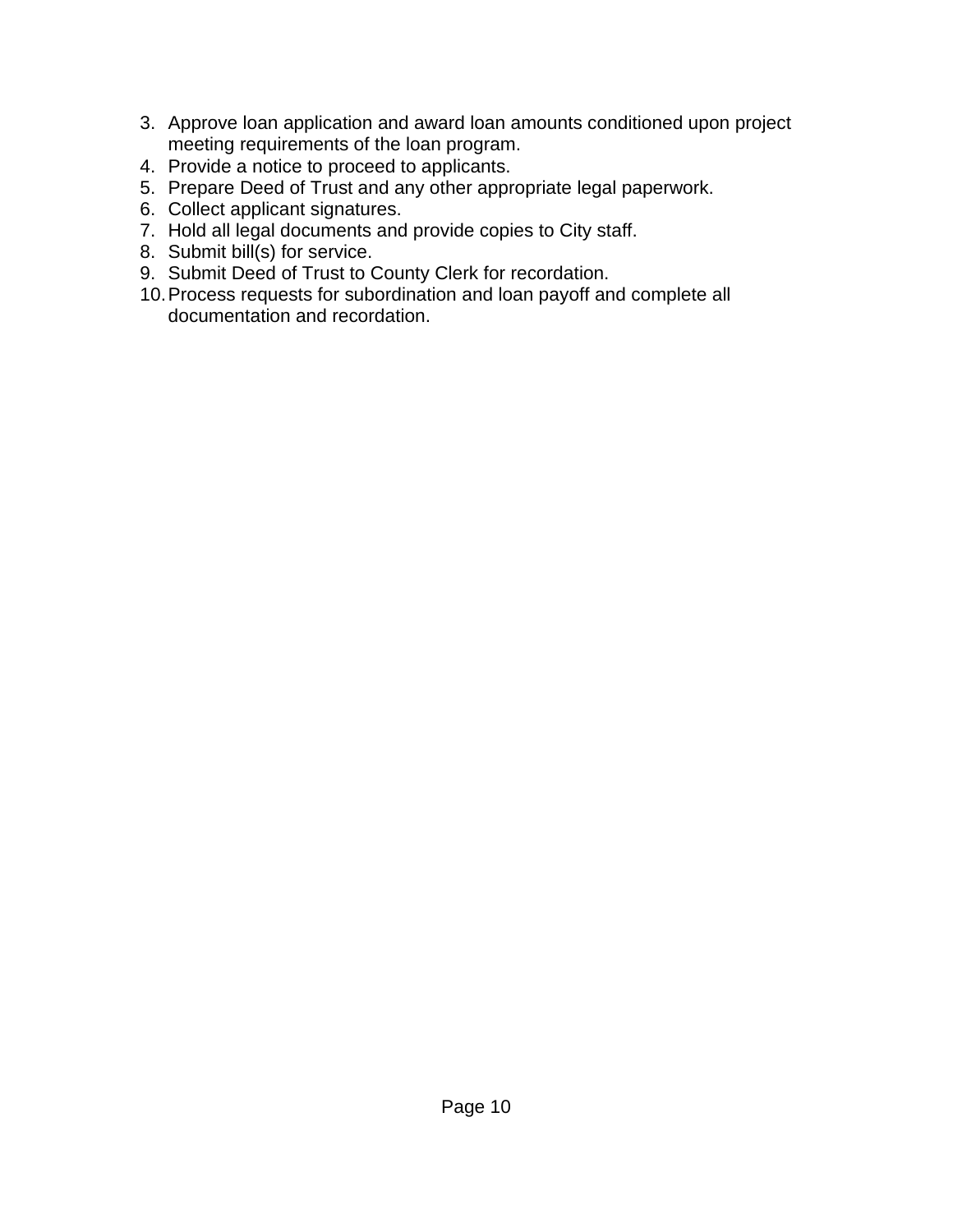# <span id="page-11-0"></span>**ELIGIBILITY CHECKLIST**

- $\Box$  My property is a local historic landmark or within a local landmark district (Old Town District, Sheely Drive District, Whitcomb Street District).
- $\Box$  I am planning to **rehabilitate** my property. For the purposes of the loan, rehabilitation means that an effort is being made not only to maintain an historic property in reasonable repair, but to improve, reclaim and restore historic architectural characteristics that are threatened or have been lost through wear, alteration or neglect.
- The work I'm planning primarily involves the **exterior** of my building, e.g., windows, doors, porch, siding, roof, steps, and/or foundation work. Certain types of interior work are allowed as part of the cash match.
- $\Box$  I am seeking no more than \$7,500 in loan funding through this program.
- $\Box$  I have already secured a match for my requested loan funding at least 50% of the total eligible project cost to be used as a match to the loan.
- $\Box$  I can begin work on my project in six months, and complete my project within a year.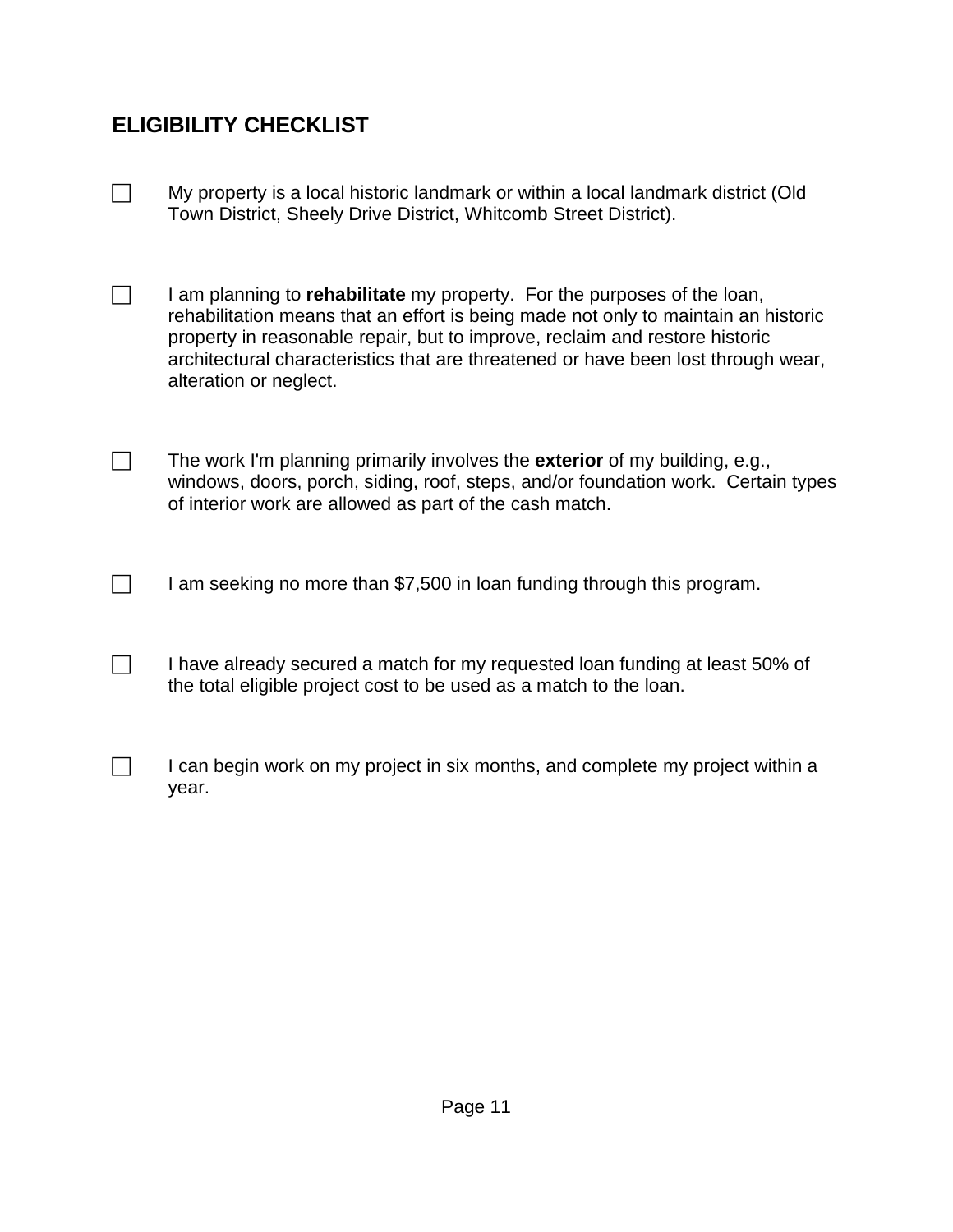## <span id="page-12-0"></span>STAFF CONTACTS

Loan applications are available at [https://www.fcgov.com/historicpreservation/landmark](https://www.fcgov.com/historicpreservation/landmark-rehabilitation.php)[rehabilitation.php](https://www.fcgov.com/historicpreservation/landmark-rehabilitation.php)

Please submit all applications to:

City of Fort Collins, Historic Preservation Services

Office:281 N. College Avenue (Maple and N. College)

Mailing: P.O. Box 580, Fort Collins, CO 80522

Phone: (970) 416-4250

Fax: (970) 224-6111

Email: [preservation@fcgov.com](mailto:preservation@fcgov.com)

Website: [www.fcgov.com/historicpreservation](http://www.fcgov.com/historicpreservation)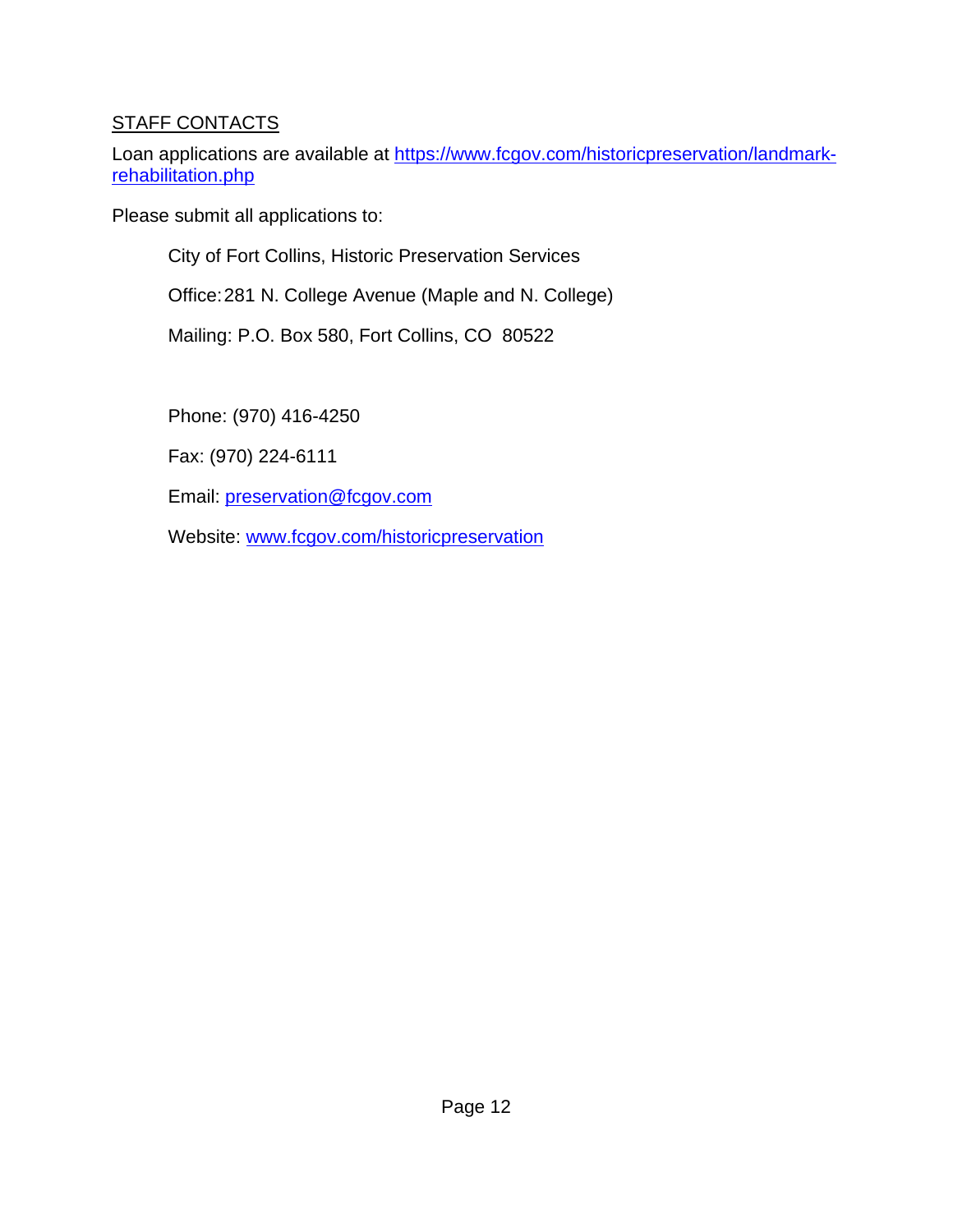# <span id="page-13-0"></span>**ATTACHMENTS**

## <span id="page-13-1"></span>Appendix A: HISTORY OF THE LOAN PROGRAM

The City of Fort Collins established the landmark rehabilitation grant program in 1994 based on a recommendation of the *Historic Resources Preservation Program Plan* (1994). The Plan recommended

. . . that the City provide direct financial support to owners of historic properties who wish to pursue local landmark designation . . . In addition to the State program, a local grant program for rehabilitation is recommended. The local program would be simple to apply for and easy to administer. A local grant program provides the City with the opportunity to show financial support for preservation and enlisting the community's support . . . the program will also create local jobs and increase property values, resulting in generating additional income to the City.

The Plan also described a Revolving Loan Fund option, which was not implemented at the time but has since replaced the original grant program.

The purposes of the program was to encourage the local landmark designation of historic properties in Fort Collins and to help ensure that appropriate historic materials, methods, and techniques are used in the rehabilitation of structures.

The program provided grants for qualified historic preservation projects from 1995 – 2000. The City's General Fund was the primary source of funds and the annual allocation ranged from \$20,000 to \$25,000 per year. The successful program awarded 51 grants for a total of \$141,104 in City funds, matched by over \$2 million in non-City funds.

In 2000, the program was converted to a zero-interest revolving loan program to enhance the long-term funding of the program. Chapter 14, Article 5 of the Fort Collins Municipal Code (see Appendix A) authorizes the City Manager to establish and administer the Landmark Rehabilitation Loan Program (LRLP). The City Manager has delegated the power of administration to the Director of Community Development and Neighborhood Services. Section 14-82 authorizes the promulgation of procedural rules and regulations for the efficient administration of the program. Section 14-83 provides criteria for the award of loan funds.

The annual budget allocation has varied depending on the economy and the City's financial stability. A Budgeting for Outcomes (BFO) Offer has been provided each year to continue the loan awards for eligible local property owners. In addition, the program has generated approximately \$80,000 in loan repayments as of 2018, which is used as funds to provide new loans for qualified applicants.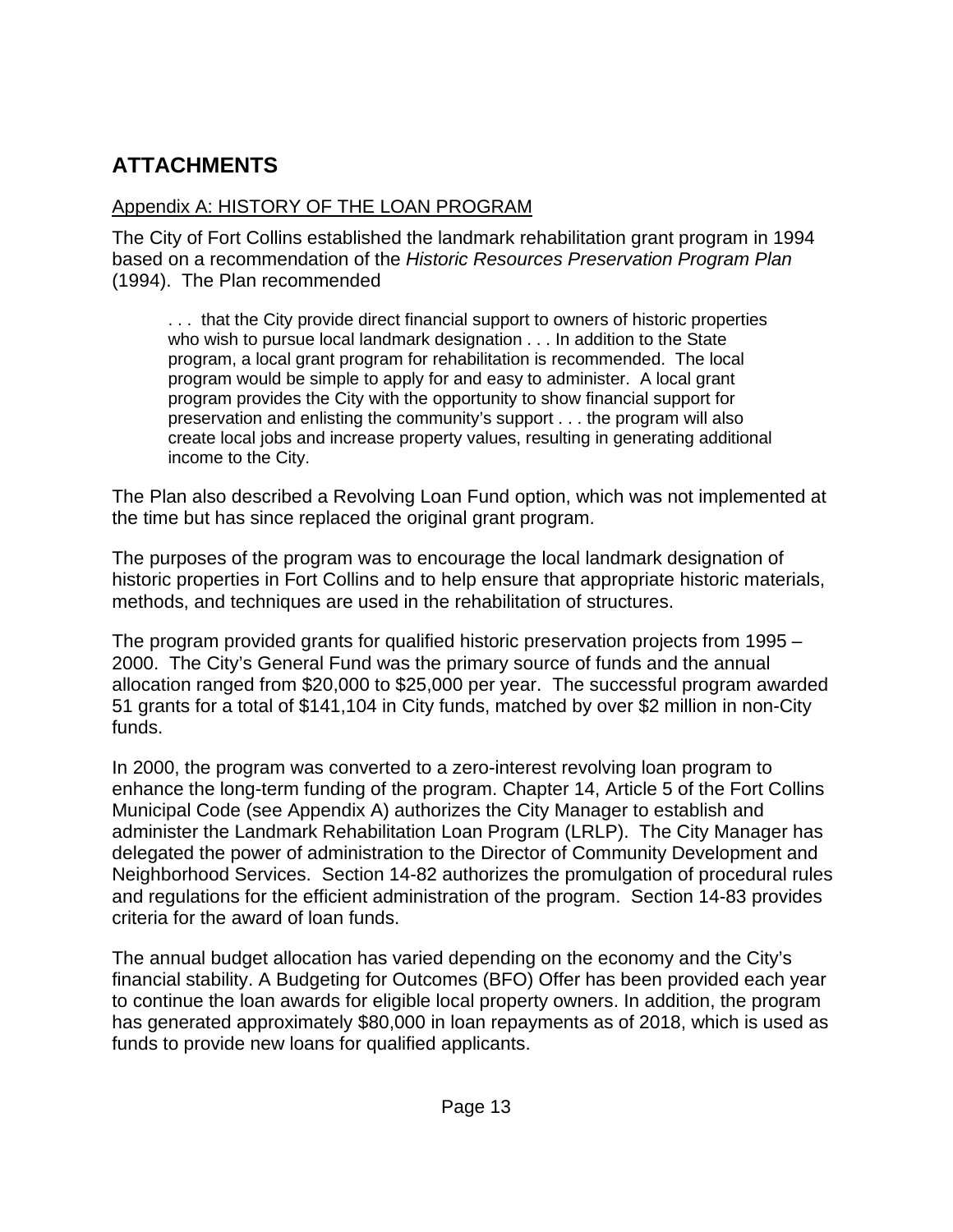#### <span id="page-14-0"></span>Appendix B: City Code – Article V. Landmark Rehabilitation Loan Program

#### Sec. 14-81. - Purpose.

The City Council hereby establishes a landmark rehabilitation loan program and finds that the program promotes a valid public purpose of increasing the quality, exterior integrity and permanence of the City's stock of historic landmarks for the enjoyment and benefit of present and future generations of citizens of the City by making available to the owners of designated Fort Collins landmarks or contributing structures in designated Fort Collins landmark districts a source of funding for exterior rehabilitation of such structures. (Ord. No. 137, 2000, § 2, 10-17-00; Ord. No. 186, 2002, § 34, 1-7-03; Ord. No. [057, 2014 ,](http://newords.municode.com/readordinance.aspx?ordinanceid=794450&datasource=ordbank) § 5, 4-15-14)

#### Sec. 14-82. - Establishment; funding.

The City Manager shall administer the program for awarding zero-interest loans for the rehabilitation of Fort Collins landmark structures and/or contributing structures in Fort Collins landmark districts. The City Manager may promulgate procedural rules and regulations for the efficient administration of the program. No such loan shall exceed the sum of seven thousand five hundred dollars (\$7,500.) unless the City Council, by ordinance or resolution, authorizes a larger loan. All loans shall be funded solely from those funds held by the City for financial support of the program in the General Fund, and all loans shall be expressly contingent upon the availability of sufficient funds to support the loan. Loan recipients shall, as a condition of obtaining the loan, agree to repay the loan in full upon sale or transfer of the property. All loan repayments shall be returned to the landmark rehabilitation loan program. (Ord. No. 137, 2000, § 2, 10-17-00; Ord. No. 186, 2002, § 35, 1-7-03; Ord. No. 108, 2009, § 1, 11-3-2009; Ord. No. [057, 2014 ,](http://newords.municode.com/readordinance.aspx?ordinanceid=794450&datasource=ordbank) § 5, 4-15-14)

#### Sec. 14-83. - Criteria.

No landmark rehabilitation loan shall be awarded unless the following criteria and requirements have been met:

- (1) The subject structure must have been designated as a Fort Collins landmark or be a contributing structure in a Fort Collins landmark district pursuant to this Chapter before the landmark rehabilitation loan can be awarded.
- (2) All loan recipients shall provide matching funds in an amount equal to or greater than the amount of the loan.
- (3) The matching funds provided by the loan recipient may be utilized only for exterior rehabilitation of the subject property and/or the stabilization of the structure, the rehabilitation of electrical, heating or plumbing systems, and/or the rehabilitation or installation of fire sprinkling systems in commercial structures. Neither the loan nor the matching funds shall be used for the installation of or rehabilitation of signage or interior rehabilitation or decoration, nor the installation of building additions or the addition of architectural or decorative elements which are not part of the landmarked structure.
- (4) Loan funds may be expended only for rehabilitation of the exterior of a designated Fort Collins landmark structure or contributing structure in a Fort Collins landmark district. No interior improvements may be purchased utilizing City loan funds.
- (5) The standards and/or guidelines of the City and the United States Secretary of the Interior for the preservation, reconstruction, restoration or rehabilitation of historic resources then in effect shall serve as the standards by which all rehabilitation work must be performed.
- (6) No loan funds shall be disbursed until after the recipient has completed the work, the work has been physically inspected by the City and has been approved by the City Manager and the loan recipient has documented the cost of the work by submitting to the City copies of all bills,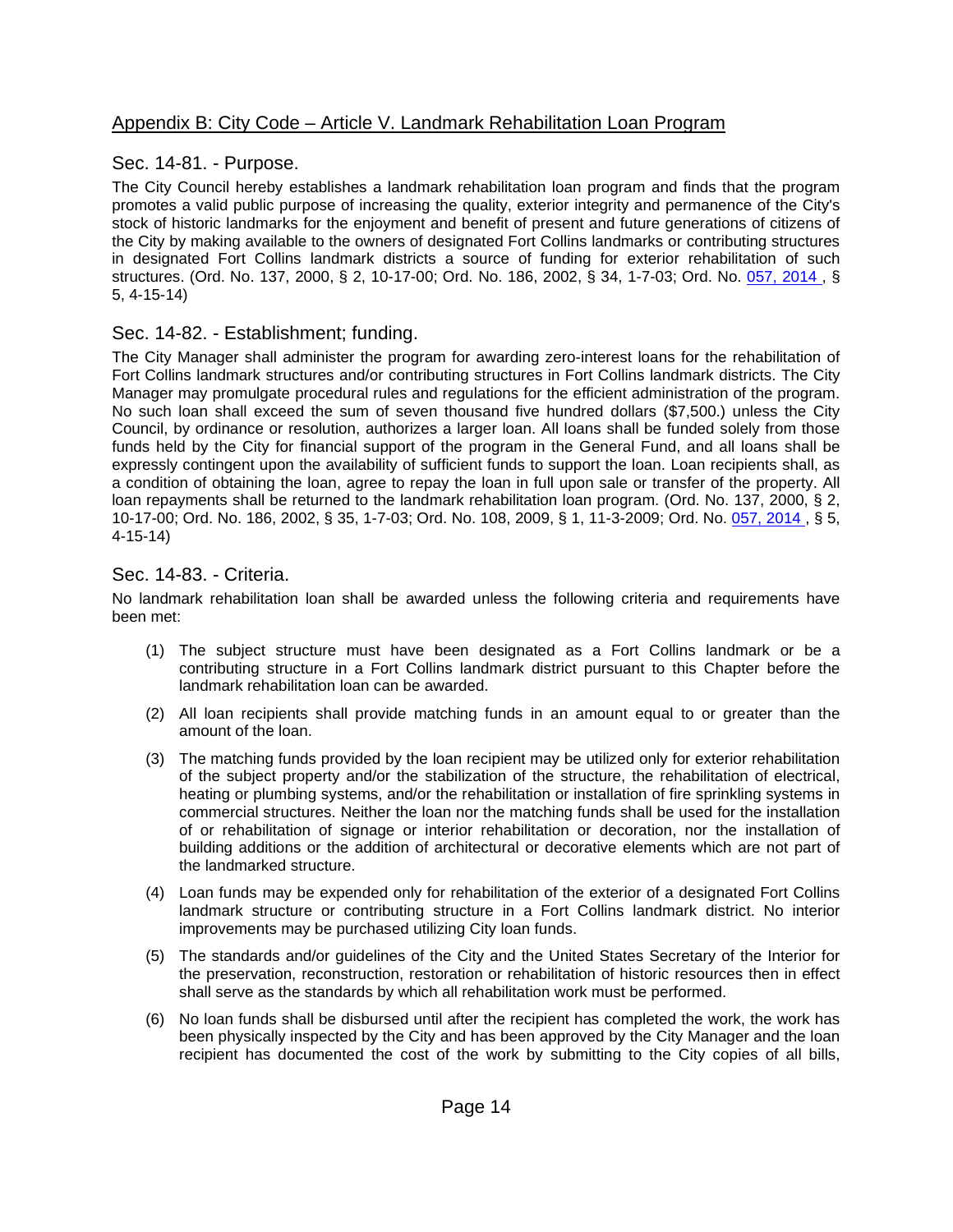invoices, work orders and/or such other documentation showing, to the satisfaction of the City, that the funds requested are reasonable and are supported by actual proof of expense.

- (7) Loan recipients shall, as a condition of the loan, prominently place a sign upon the property being rehabilitated stating that such rehabilitation has been funded, in part, through the City's landmark rehabilitation loan program.
- (8) Property owners who have previously received loans shall be eligible for subsequent loans.
- (9) All rehabilitation work shall be completed within one (1) year from the date upon which the loan was awarded; provided, however, that upon application and a showing of good cause as to why the project cannot be timely completed, the Commission may authorize an extension of up to one (1) additional year for completion of the work.
- (10) No landmark rehabilitation loan shall be awarded unless the Commission (or in cases of loans exceeding the maximum amounts established herein, the City Council) first determines that:
	- a. The applicant has demonstrated an effort to return the structure to its original appearance;
	- b. It is in the best interests of the public welfare that the structure proposed to be rehabilitated be preserved for future generations; and
	- c. The amount proposed to be spent on exterior rehabilitation is reasonable under the circumstances.
- (11) No landmark rehabilitation loan shall be awarded unless the loan recipient has, as a condition of obtaining the loan, agreed to repay the loan in full upon sale or transfer of the property.

(Ord. No. 137, 2000, § 2, 10-17-00; Ord. No. 186, 2002, §§ 36—39, 1-7-03; Ord. No. [057, 2014 ,](http://newords.municode.com/readordinance.aspx?ordinanceid=794450&datasource=ordbank) § 5, 4- 15-14)

#### Footnotes:

#### --- (**1**) ---

**Editor's note—** Ord. No. 108, § 2, 2009, adopted Nov. 3, 2009, repealed § 14-84 in its entirety.